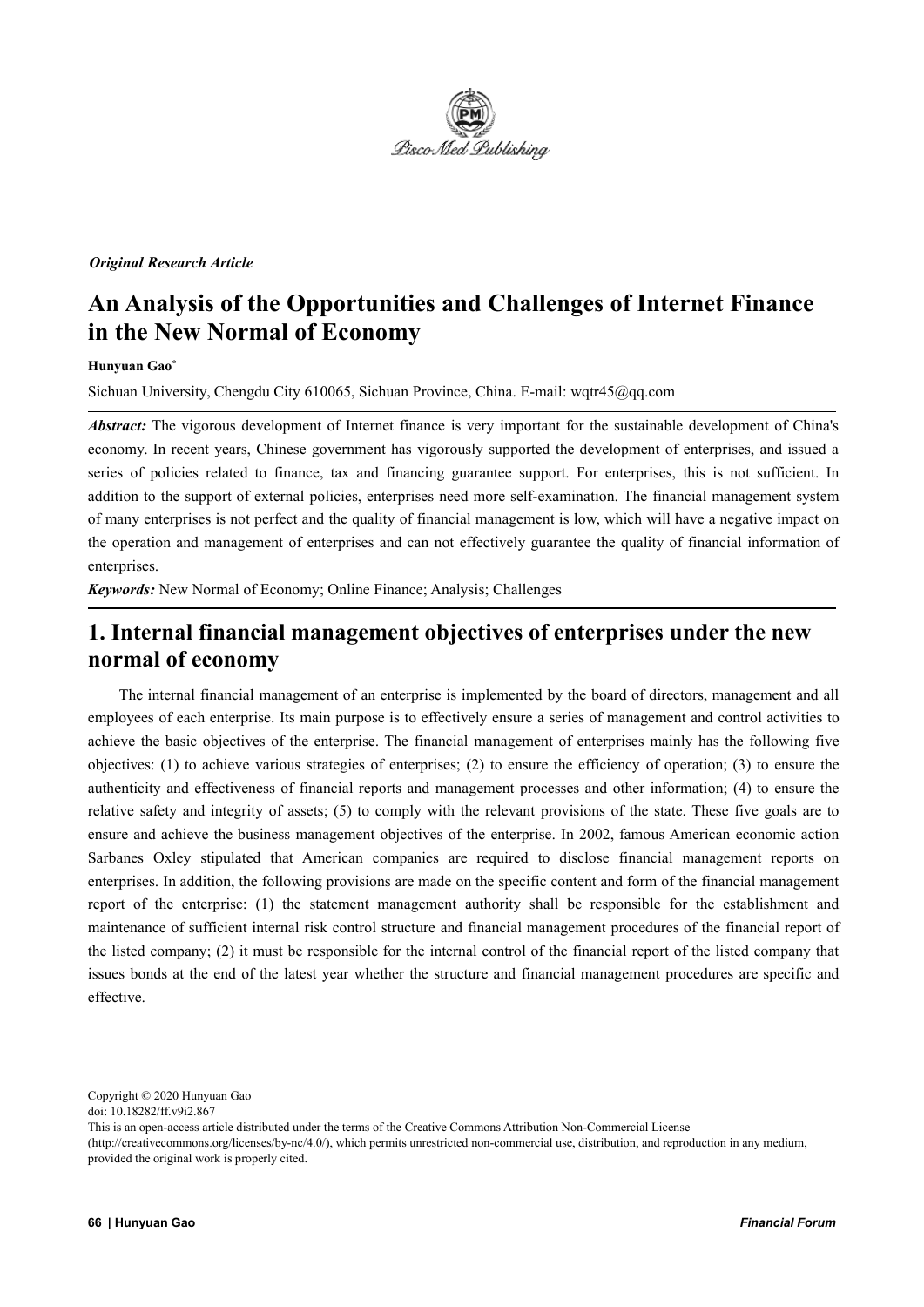### **2. Main influencing factors**

#### **2.1 Internal environmental impact of the enterprise**

The internal environment is the basic element of financial management, which mainly includes organizational structure, power and responsibility distribution, corporate culture, governance structure, and anti fraud mechanism. From the perspective of corporate culture, many managers do not attach great importance to financial management. They think that financial management is unnecessary. Over time, their attitude and behavior towards financial management will gradually affect employees to gradually fail to comply with the relevant provision of the company's financial management. The deeper reason is that the understanding of financial management is biased. They think that the improvement of financial management is a constraint on themselves, and only see the immediate interests, regardless of the long-term interests of the enterprise's future development [1]. From the perspective of power and responsibility distribution and fraud mechanism, the boss of an enterprise determines most of the economic activities of the enterprise; as the enterprise istoo small to have enough funds to hire too many financial personnel, the accounting and financial responsibilities are mixed together, or one person undertakes these tasks. At the same time, most business owners are not clear about financial information, which is prone to accounting fraud and financial fraud. The internal environment of these kinds of enterprises makes the quality of financial management low, which is harmful to the quality of financial information.

#### **2.2 Impact of risk assessment**

Risk assessment is also an important aspect that affects the quality of financial information. Regardless of the size and form of enterprises, enterprises should do a basic risk assessment. Enterprise risk can be divided into controllable risk and uncontrollable risk. In the enterprise management, due to the imperfect market economic system in China, few people realize the importance of risk. With the advent of the information age, enterprise management is also developing. If an enterprise cannot effectively discover the risks it is facing or may face in the future during its operation, they can not deal with them quickly, which may hit the production and operation of enterprises. Some enterprises will disguise their mismanagement, whitewash their mistakes and make financial fraud, which will affect the authenticity of financial information. On the other hand, the financial personnel of some enterprises are the elderly, who are not a good at using computers to keep accounts or not proficient in using computers and financial software. They are prone to make mistakes in the operation process which are difficult to be found. It also affects the authenticity of financial information. If enterprises do not pay attention to risking assessment, the quality of financial information will be damaged by the risks.

#### **2.3 Impact of the control activities**

Enterprise control activities need the enterprise to make the business objectives correctly. In the process of realizing the business objectives of the enterprise, the instructions issued or the effective measures taken, and effective control of activities can help enterprise leaders and management to make further decisions and better manage employees. And active and effective control activities for the production, operation and finance of enterprises, to a certain extent, can help enterprises to achieve the purpose of risk aversion, effectively avoid the low quality of financial information caused by internal risks. Therefore, carrying out effective financial management activities will help to improve the quality of financial information and promote the long-term development of enterprises.

#### **2.4 Impact of information and communication**

For enterprises, how to receive internal and external information quickly, and whether it is accurate is very important. Scientific and accurate collection of economic information and its effective analysis and processing will have a direct influence on the quality of financial information of enterprises. It is one of the essential ways to realize the efficient transmission of external and internal information, superior and subordinate information of enterprises. If the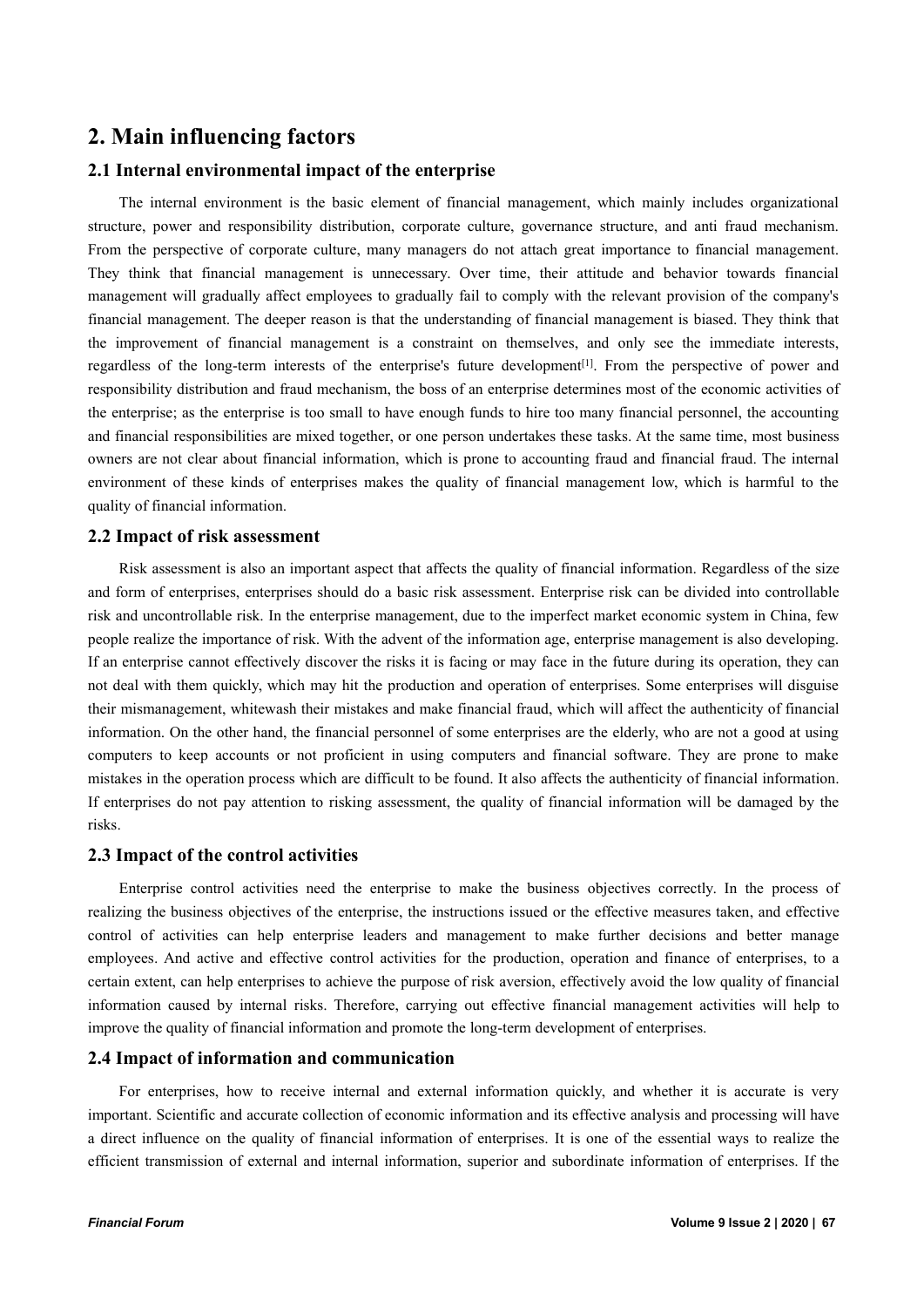internal communication of the enterprise is not proper and enough, it is easy for the superior and subordinate to transmit information with deviation, especially the financial information. Once the financial information has deviation, the quality of the financial information of the enterprise cannot be guaranteed. Therefore, enterprises should take the improvement of information communication ability as an important part of management, and try to improve the information communication ability of financial personnel.

#### **2.5 Impact of internal supervision**

External supervision and internal supervision are two ways to supervise the quality of financial information. Internal supervision is an important aspect and a basic element of enterprise financial management, whose essence is to check the economic activities of enterprises, find out the existing problems in time and solve them efficiently. Monitoring the financial work of enterprises can make financial information more standardized and accurate, and to a certain extent, prevent the dishonesty of financial information [2].

### **3. Development strategy**

### **3.1 Improve the internal environment of the enterprise**

The internal environment of an enterprise is the basis of financial management. The urgent task is to improve the internal environment of an enterprise. To improve the internal environment, it should start from the corporate culture and the distribution of power and responsibility. From the aspect of corporate culture, it is necessary to strengthen the internal study and publicity of financial management ideas, and improve the ideological awareness of employees in this aspect. To implement this measure, the first thing is to change the leaders' wrong understanding of financial management, so that they can understand the significance of financial management of enterprises, which is to ensure the safety and integrity of economic resources of enterprises, ensure the correctness and reliability of economic information and financial information, balance economic behavior, and promote the healthy development of enterprises. This is an important step to improve the quality of enterprise financial management. Then, the enterprise should organize the training for the employees, so that they can fully understand the financial management ideas, understand the financial management system of the enterprise, and make it clear that everyone has the responsibility to strengthen the financial management. From the aspect of power and responsibility distribution, it is necessary to reasonably allocate the relevant responsibilities of each position, which is mutually restricted. Mixing responsibilities to one position will cause too much pressure on employees and is prone to financial fraud, accounting fraud and other issues, which is not conducive to improving the quality of financial information.

#### **3.2 Improve enterprise risk assessments**

To improve the anti risk ability of enterprises, the most direct way is to reduce liabilities and improve the cash flow ratio. Enterprises has more cash flow and strong anti risk ability. But for business, there may not be a lot of cash flow. It is urgent to improve the anti risk ability, the quality of financial information and the risk assessment of enterprises. In order to improve the risk assessment ability of an enterprise, the management of the enterprise must first define the risk itself, including the possibility, duration, main areas and key risk points of the risk. Then the judgment that the enterprise needs to make is whether the impact of risk on the enterprise isdirect or indirect, and whether it will cause a series of chain reactions and other risks. Finally, enterprises should define the consequences of the risk, and judge whether it will cause loss to the enterprise, whether the loss can be avoided, and the cost that the enterprise needs to pay, *etc*. Some enterprises may find that the loss brought by risks is less than the loss of risk aversion after making a prediction, and then they often choose to let the risk happen. In the short term, it seems that enterprises don't lose too much money, but in the long term, risks may gradually increase the loopholes in production and operation, financial information and other aspects of enterprises, affect the quality of financial information, and affect the healthy development of enterprises.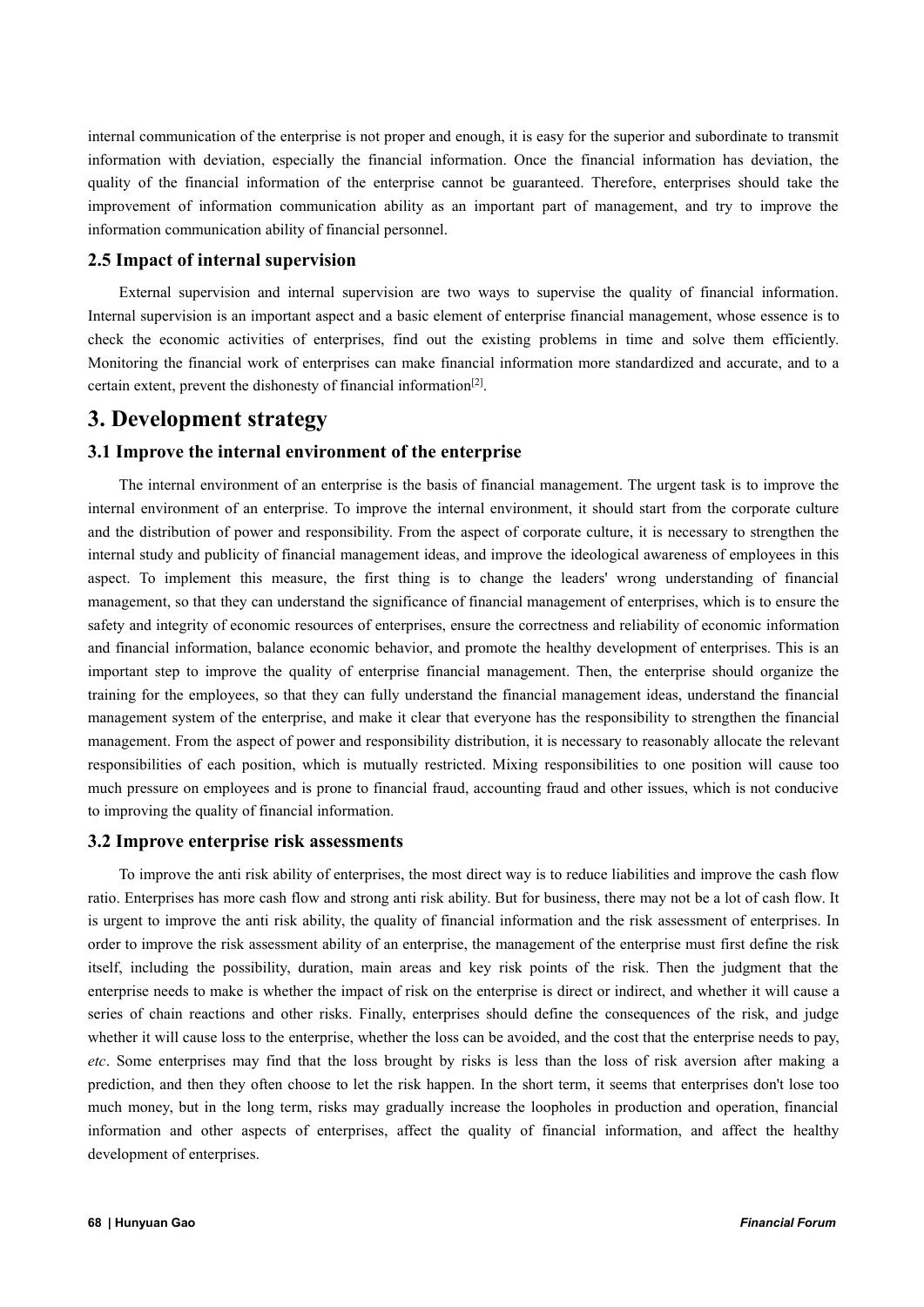#### **3.3 Ensure effective financial management activities**

The financial management activities of enterprises mainly include responsibility division control, authorization control, review and approval control, budget control, property protection control, financial system control, performance evaluation control, and information technology control. In addition to a series of countermeasures for enterprise risks, scientific and reasonable financial management activities of enterprises also need to be reflected in the daily economic business of enterprises. (1) In the process of enterprise management, the safety of property and the effective use of resources should always be guaranteed. Enterprises needs to sort out the smooth asset management, find the weak points in asset management and improve them. Employees of the enterprise shall abide by the county magistrate's asset management system and manage all assets according to strict procedures. Enterprises needs to ensure the reasonable allocation of resources, especially for enterprises whose cost accounts for the majority of enterprise expenditure. The raw materials of the enterprise should be taken reasonably to avoid the loss and waste, and these withdrawals should be recorded in a timely manner to ensure the timely and accurate information and the quality of financial information. (2) Staff responsibilities and the rules and regulations should be clear. For example, the person in charge of purchasing should not be responsible for acceptance, or the merchandiser of the enterprise can not be responsible for collection. The former cannot guarantee the quality of the purchased products, and the latter cannot guarantee that the merchandiser will collect the difference. The assets of an enterprise should also be placed reasonably, for example, the assets that have been inspected and accepted are easily mixed up with those that have not been inspected and accepted if there is any carelessness<sup>[3]</sup>. In the process of asset acceptance, the acceptance personnel shall also record in time to prevent forgetting or remembering mistakes later.

#### **3.4 Promote enterprise information and communication**

In work communication, it is extremely important to be concise and comprehensive. Reporting and communicating should be short and direct. In terms of parallel communication, pay attention to the following points: aligning on the fact, agreeing on the outcome, assuming nothing, setting priorities and clarifying responsibilities. In terms of top-down communication, enterprise managers and leaders should also make clear what they want to express or the instructions they try to convey.

#### **3.5 Strengthen internal supervisions ofenterprises**

Internal supervision of enterprises involves all aspects of enterprises. In order to improve the supervision mechanism of enterprises, the following aspects must be achieved. (1) Strengthen the supervision consciousness of all levels of the enterprise. Employees should try their best to understand the business activities of the enterprise and cultivate the awareness of supervision, while the management and leadership of the enterprise should possess the awareness of consciously accepting supervision. (2) Improve the supervision mechanism of enterprises and strengthen the effective supervision of corporate finance. In order to ensure the effective operation of financial information within the enterprise, it is necessary to conduct effective supervision of financial activities. Accounting or financial personnel should accurately record the source and expenditure of each financial information, and cooperate with corporate supervision. The financial risks and financial fraud found in the process of supervision also need to be effectively solved. (3) Innovate the way of internal supervision so that employees can supervise through more channels. Enterprises can take anonymous reporting measures to supervise the management, so as to avoid employees' thoughts of not being able to supervise or report.

### **4. Conclusion**

With the increasingly frequent economic exchanges in the world, the continuous progress of society and the acceleration of China's reform and opening up, there are more and more aspects and angles of integration between China and the world. The world is changing rapidly, and the economy is getting closer, deepening and integrating with each other. With these changes, the organizational form and business activities of enterprises begin to show more and